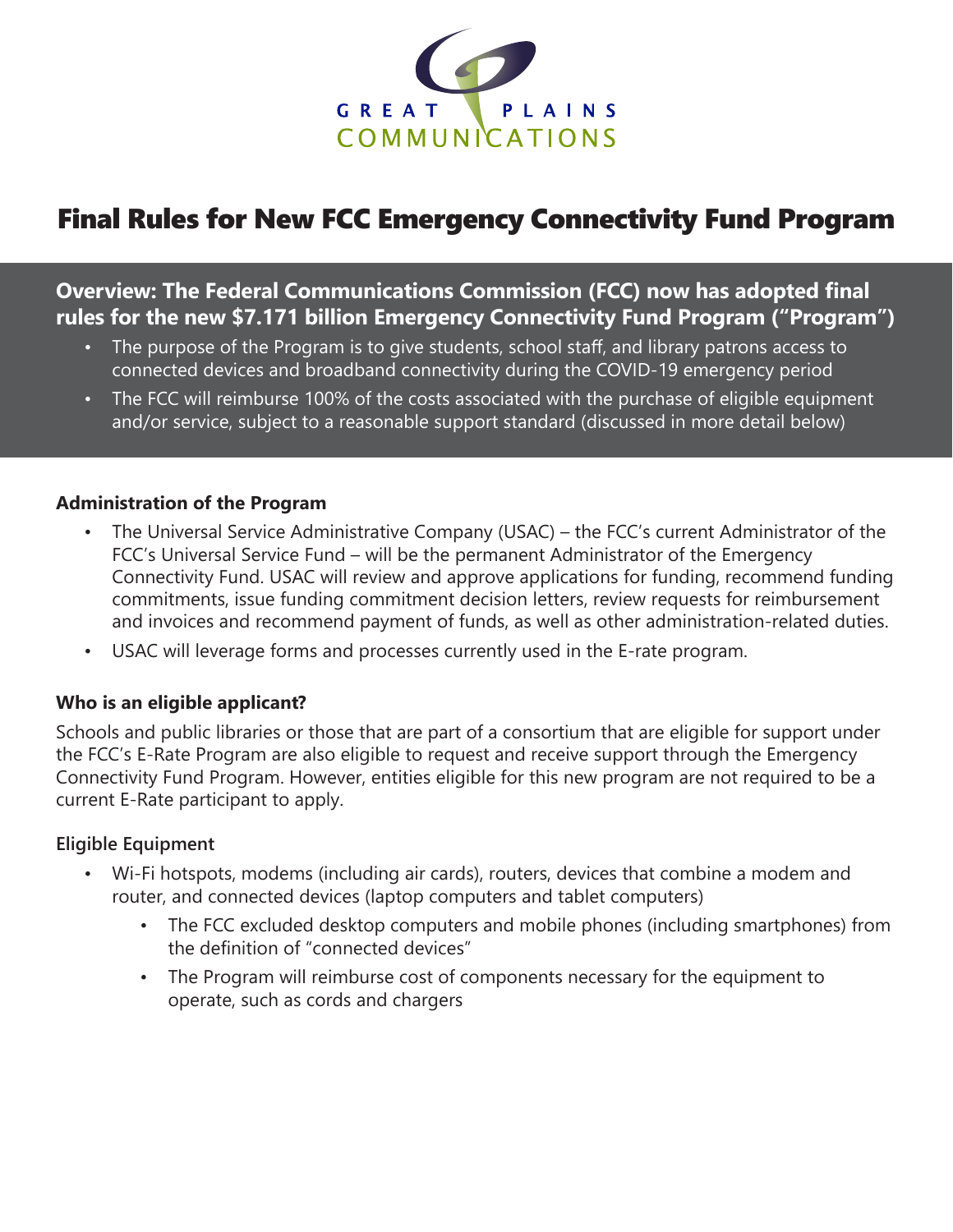## **Eligible Services**

- With a limited exception, schools and libraries will only be reimbursed for purchasing a commercially available service providing a fixed or mobile broadband connection for off-campus use by students, school staff, or library patrons
	- The FCC excluded from eligibility funding for dark fiber and the construction of new networks, including the construction of self-provisioned networks
		- To the extent schools and libraries expanded their networks or built new networks to serve their students or library patrons over the last year, such equipment is ineligible for reimbursement through the Program, except for the portions of the network that fit into the enumerated list of eligible equipment (i.e., Wi-Fi hotspots, modems, routers, or devices that combine a modem and router)
	- The FCC will not allow reimbursement for antennas, cell towers, Citizens Band Radio Service, television white space base stations, or drone-powered Internet, and other such wireless network equipment
- No minimum service standard for what qualifies as broadband service eligible for reimbursement
- Limited exception for network construction and/or datacasting where there is no commercially available service option
	- These applicants must demonstrate that there were no commercially available service options sufficient to support remote learning from one or a combination of providers
	- For networks already constructed during the pandemic, the applicants must show services were provided to students, school staff, or library patrons during the funding period supported by the E-rate second filing window
	- For future construction, construction must be completed and services provided within one year of a funding commitment decision
- Schools and libraries not required to engage in competitive bidding, so long as they comply with applicable state, local or Tribal procurement requirements
	- Schools and libraries may use existing bulk purchase programs or sponsored service agreements to purchase connectivity that will be reimbursed through the Program

## **Limits on Reimbursement**

- Support amounts are limited up to \$400 for connected devices and up to \$250 for Wi-Fi hotspots
- For other types of eligible equipment (modems, routers, and devices that combine modems and routers), the FCC directs USAC to carefully review the requests and identify applications that are out of line with the funding requests of other applicants

## **Eligible Locations**

- Schools and libraries may not seek and receive reimbursement for eligible equipment and services purchased for use solely at the school or library (i.e., on-campus use) during the COVID-19 emergency period
- Per-Location/Per-User Limitations the FCC will not reimburse an eligible school or library for more than one fixed broadband connection per location, and one connected device and one Wi-Fi hotspot per student, school staff member, or library patron during the COVID-19 emergency period
	- Each unit in a multi-tenant environment (e.g., apartment buildings) is considered a separate location